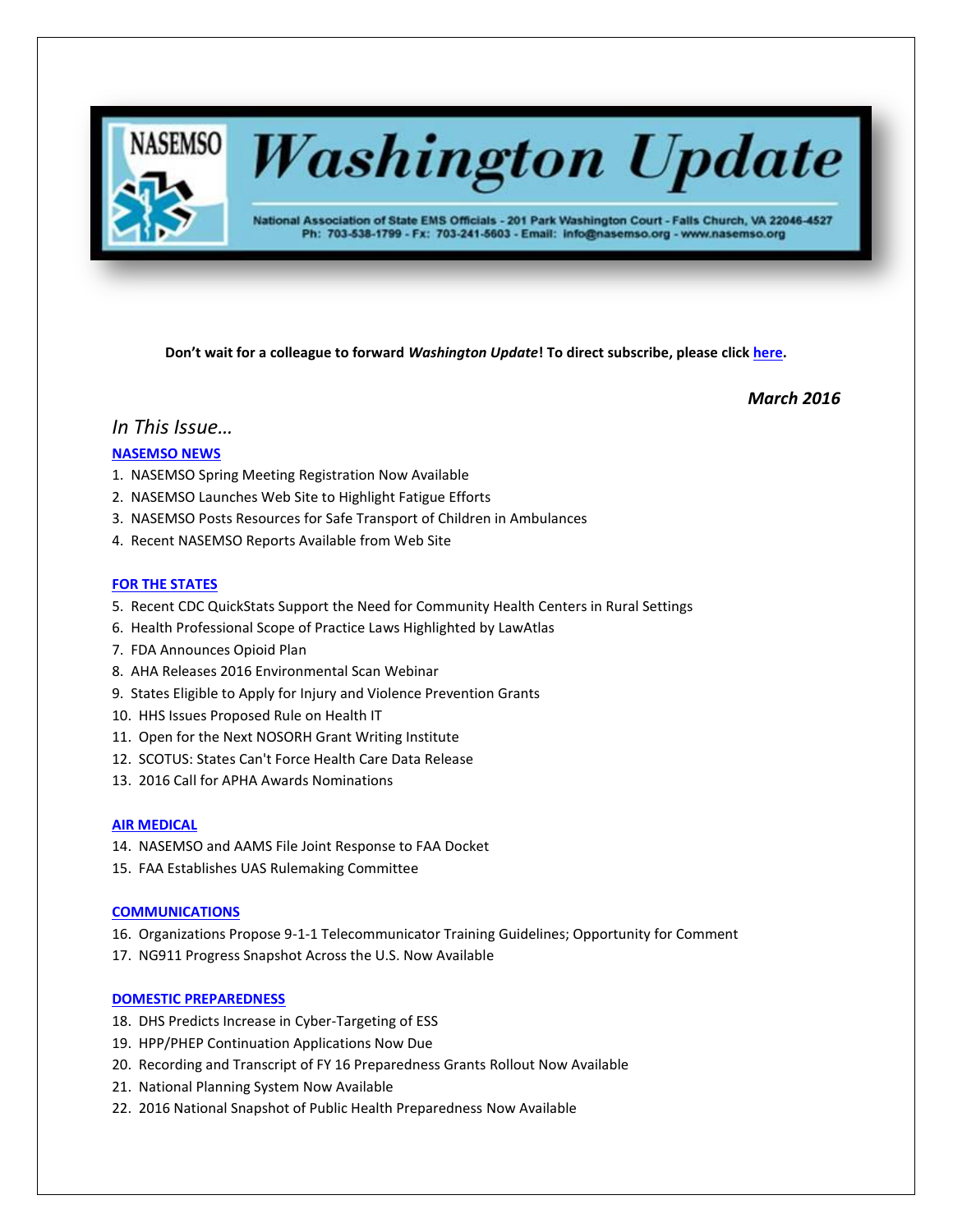- 23. FEMA Calls for 2016 Individual and Community Preparedness Awards Applications
- 24. "White Hat Hackers Hit 12 American Hospitals to Prove Patient Life 'Extremely Vulnerable'"

#### **[MEDICAL DIRECTION](#page-7-0)**

25. New Recommendations Aim to Redefine Definition and Enhance Diagnosis of Sepsis, Septic Shock

#### **[PEDIATRIC EMERGENCY CARE](#page-7-1)**

- 26. HRSA Webinar to Address System Challenges in Remote Areas
- 27. *Annals* Article Highlights Injuries from the Use of Autoinjectors in Children
- 28. Research Suggests Worse Concussions with Loose Fitting Helmets

#### **[RURAL EMS](#page-8-0)**

29. 2016 National Rural EMS Leadership Conference

#### **[TRAUMA](#page-8-1)**

30. Danish Study Identifies Increased Risk for Motor Vehicle Crashes in Syncopal Patients

#### **[FEDERAL PARTNERS](#page-8-2)**

- 31. NTSB Issues 2016 "Most Wanted" List
- 32. Sleep Awareness Week: March 6-12, 2016
- 33. NIOSH Blog on Noise Exposure Limits: Occupational vs General Environmental Noise

#### **[INDUSTRY NEWS](#page-9-0)**

- 34. "Called to Care" Announced as 2016 EMS Strong Campaign Theme
- 35. NEMSMA Offers New Resource on EMS Mental Health and Wellbeing
- 36. Comment Link to National Framework Document to Promote Innovation in EMS Draft Recommendations
- 37. Speaker Proposals Invited for 2016 NJ State EMS Conference
- 38. IL Supreme Court Rejects "Public Duty" Rule That Provided Immunity Protection to First Responders

#### **[INTERESTING ABSTRACTS](#page-11-0)**

- 39. Electric Patch For PTSD Patients Prompts 30% Decrease In Symptoms
- 40. In Preoxygenation Prior to Intubation: BVM Superior to NRM
- 41. Lower In-hospital Mortality Identified After Discharge and Return ED Visit

#### **UPCOMING EVENTS**

#### <span id="page-1-0"></span>**NASEMSO NEWS**

#### **1. NASEMSO Spring Meeting Registration Available Online**

The preliminary program for the NASEMSO Spring Meeting has been posted and the online registration link is active. Three of the five councils will be meeting, as well as several committees and special projects. We look forward to seeing many of you in Bethesda, Maryland, April 4-6, 2016. For more information about the 3-day meeting, including hotel information, see [https://www.nasemso.org/Meetings/MidYear/index.asp.](https://www.nasemso.org/Meetings/MidYear/index.asp)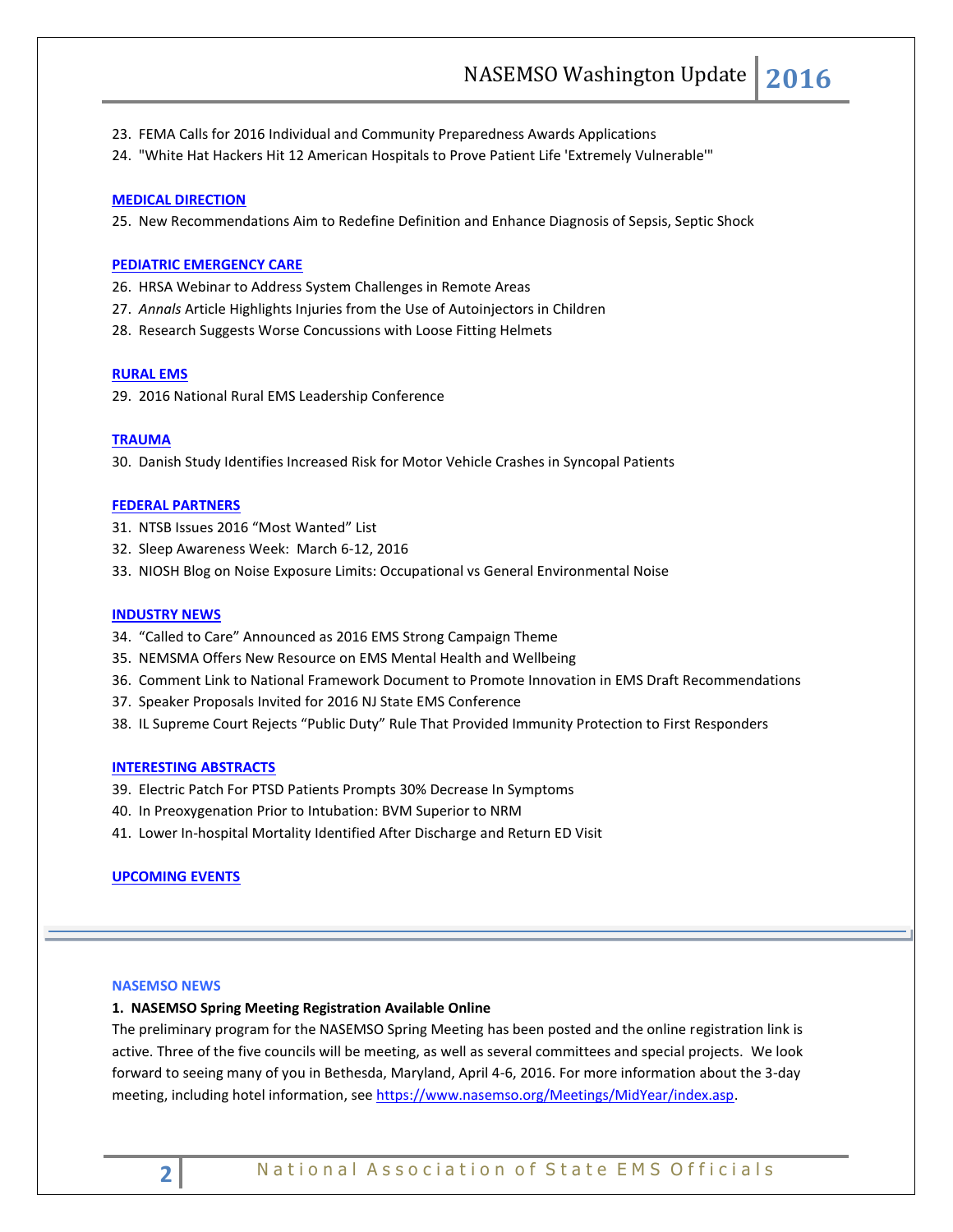## **2. NASEMSO Launches Web Site to Highlight Fatigue Efforts**

"Developing Evidence Based Fatigue Risk Management Guidelines for Emergency Medical Services" is a two-year project funded by the US Department of Transportation to address the potential dangers of drowsy and fatigued driving and the work of EMS practitioners, including the risk of traffic

crashes and providing patient care. Through a partnership among NHTSA, NASEMSO, the Carolinas HealthCare Department of Emergency Medicine, and the University of Pittsburgh Department of Emergency Medicine, the groups hope to reach consensus on EBG fatigue risk management guidelines, the plan for dissemination of the EBGs, and additional project related activities and information. A web site has been



established at [www.emsfatigue.org,](http://www.emsfatigue.org/) where individuals and organizations can read about team members and follow their progress, view powerpoint presentations and various related resources, and submit comments or questions. The first meeting of the Expert Panel is scheduled for April 26-27, 2016 at USDOT Headquarters in Washington, DC. Persons interested in participating as an observer can register via the new web site. An agenda will be posted when it becomes available.

# **3. NASEMSO Posts Resources for Safe Transport of Children in Ambulances**

The Safe Transport of Children (STC) Ad Hoc Committee was created for the purpose of examining current resources and pursuing research to develop specific and practical recommendations and promising practices for safely transporting children in ground ambulances. The goals of the committee are to:

- To recommend the criteria or specifications for proper restraint of children in ambulances. Such criteria will be evidence-based and will consider safety of both patients and providers.
- To have the recommended criteria adopted by one or more accredited standard setting organizations.
- To develop a strategy and resources for educating EMS providers on safely transporting children in ground ambulances based on the recommended criteria or standards.

The committee has initiated a collection of resources in a new area of NASEMSO's web site. Federal and state materials, including guidebooks, posters, guidelines, and protocols are available. Eric Hicken (NJ) serves as the Chairman for this new effort. For more i[nformation…](https://www.nasemso.org/Committees/STC/Resources.asp)

#### **4. Recent NASEMSO Reports Available from Web Site**

In case you missed them, several helpful reports have been recently added to the NASEMSO web site: **[Funding Assistance Guide](https://www.nasemso.org/NewsAndPublications/News/documents/NASEMSO_FundingGuide_FINAL_2016-0218.pdf)** (Feb. 2016) This guide lists various state and federal funding resources available for state EMS offices.

**[Domestic Preparedness Funding](https://www.nasemso.org/NewsAndPublications/News/documents/NASEMSO_DP_FundingResults_FINAL_2016-0127.pdf)** (Jan. 2016) This report summarizes the funding opportunities available to NASEMSO member states from federal agencies during the 2015 federal fiscal year.

**[Military Specific EMS Licensure Information](https://www.nasemso.org/documents/Military-Specific-EMS-Licensure-Information_2015-1113.pdf)** (Nov. 2015) This report describes variations in practices and requirements that may exist for military-related EMS personnel (those separating from the military, members of guard or reserve units, and military spouses).

#### <span id="page-2-0"></span>**FOR THE STATES**

#### **5. Recent CDC QuickStats Support the Need for Community Health Centers in Rural Settings**

The Centers for Disease Control and Prevention (CDC) recently published a "QuickStats" graphic on the percentage of children and adolescents that seek medical care in clinics and health centers by race/ethnicity and metropolitan status of residence. In 2014, children living in nonmetropolitan areas were most likely (34%) to have a clinic or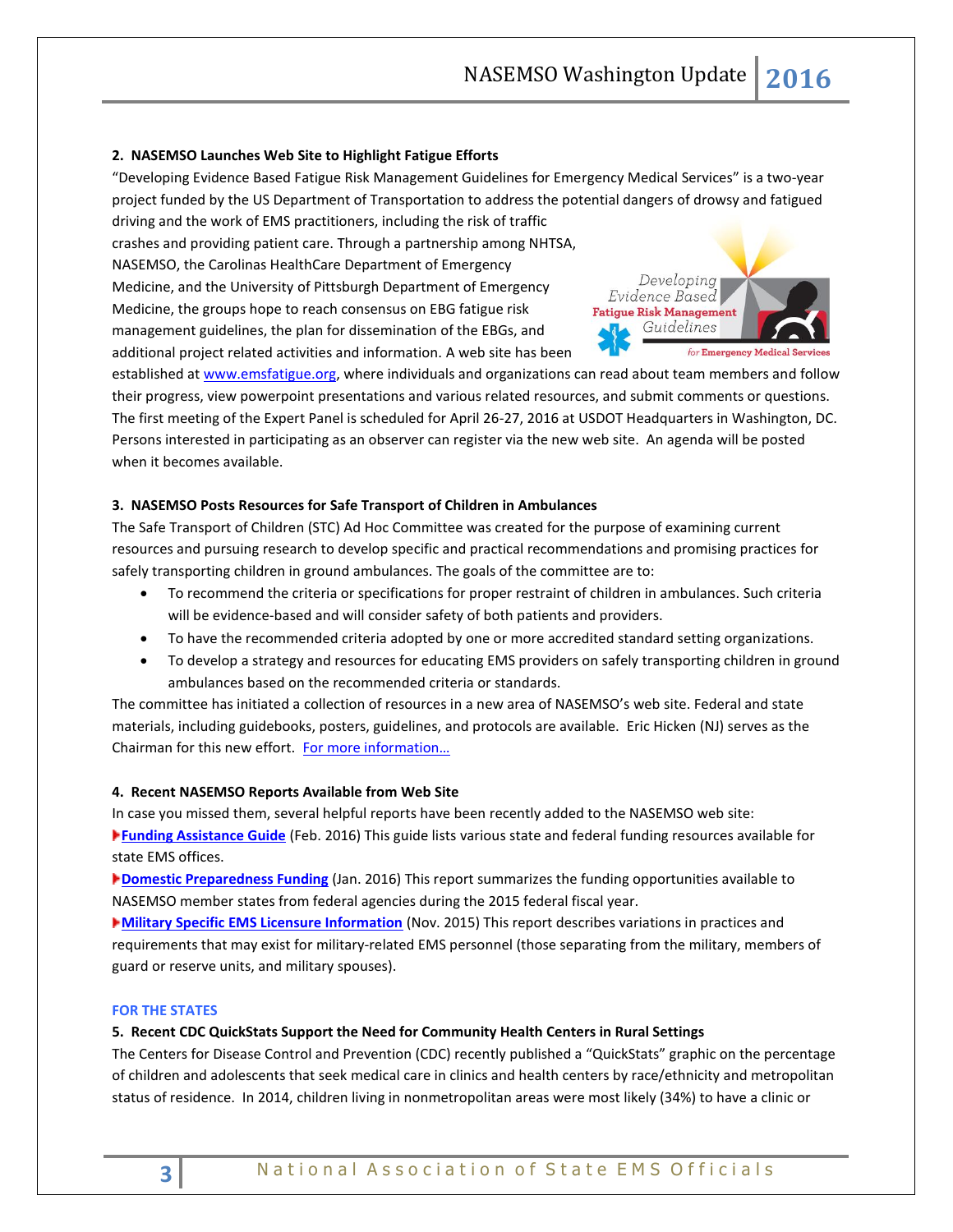health center as their usual place of sick care, followed by children in large metropolitan areas (30%) and children in small metropolitan areas (20%). This general pattern held for all three race and ethnicity groups. Hispanic children were more likely than non-Hispanic white and non-Hispanic black children to have a clinic or health center as their usual place of sick care in all household residence locations. For more information...

#### **6. Health Professional Scope of Practice Laws Highlighted by LawAtlas**

Scope of practice laws allow qualified health professionals to perform medical activities on patients. The Policy Surveillance Program at the Temple University Center for Health Law, Policy and Practice (CHLPP) published legal mapping datasets of scope of practice laws across all 50 states and the District of Columbia for the following four data sets: physician, nurse practitioner, registered nurse, and pharmacist. Patients and practitioners can use these resources for scope of practice clarification, and policy makers can use them to explore scope of practice laws across jurisdictions. These datasets were created through collaboration between CDC's Public Health Law Program (PHLP) and CHLPP who partnered to provide technical expertise for the project. CHLPP is a subcontractor for ChangeLab Solutions who is funded under CDC Cooperative Agreement U38OT000141 through the Public Health Partnership Cooperative Agreement OT13-1302. The goal of the Policy Surveillance Program at CHLPP is to increase the use of policy surveillance and legal mapping as tools to improve the nation's health. For more [information…](http://lawatlas.org/page_newt.php?id=569d319bd42e07db187c5221)

# **7. FDA Announces Opioid Plan**

In response to the opioid abuse epidemic, the Food and Drug Administration (FDA) recently called for a farreaching action plan to reassess the agency's approach to opioid medications. The plan will focus on policies aimed at reversing the epidemic, while still providing patients in pain access to effective relief. As one of the cornerstones of this plan, the FDA will seek guidance from outside experts in the fields of pain management and drug abuse. For example, the FDA has already asked the National Academy of Medicine to help develop a framework for opioid review, approval and monitoring that balances individual need for pain control with considerations of the broader public health consequences of opioid misuse and abuse. For more information...

#### **8. AHA Releases 2016 Environmental Scan Webinar**

The American Hospital Association (AHA) has released a webinar on its 2016 Environmental Scan, which provides a national, high-level perspective on the health care landscape and market forces that have a high probability of affecting hospitals and health systems. Topics range from consumers and patients to political issues, science and technology. To access the webinar and Scan, compiled from nationally recognized sources with recommendations from AHA governance committees and members, [click here.](http://www.healthforum.com/aboutus/2016-AHA-Environmental-Scan-Health-Care-Trends.dhtml) The webinar can be viewed by topic or in its entirety.

#### **9. States Eligible to Apply for Injury and Violence Prevention Grants**

The CDC's National Center for Injury Prevention and Control announced the availability of funding for the Core State Violence and Injury Prevention Program (funding opportunity number: CDC-RFA-CE16-1602). "This new funding opportunity will provide resources and support to focus on implementation, evaluation, and dissemination of injury and violence prevention (IVP) programs, practices, and policies with the best available research evidence." Over \$30 million over five years is available via cooperative agreements. (Deadline for letters of intent, March 1st and for applications, April 8<sup>th</sup>.) **For more information...** 

# **10. HHS Issues Proposed Rule on Health IT**

The Office of the National Coordinator for Health Information Technology, Department of Health and Human Services has issued a proposed rule for comment on modifications and new requirements under the ONC Health IT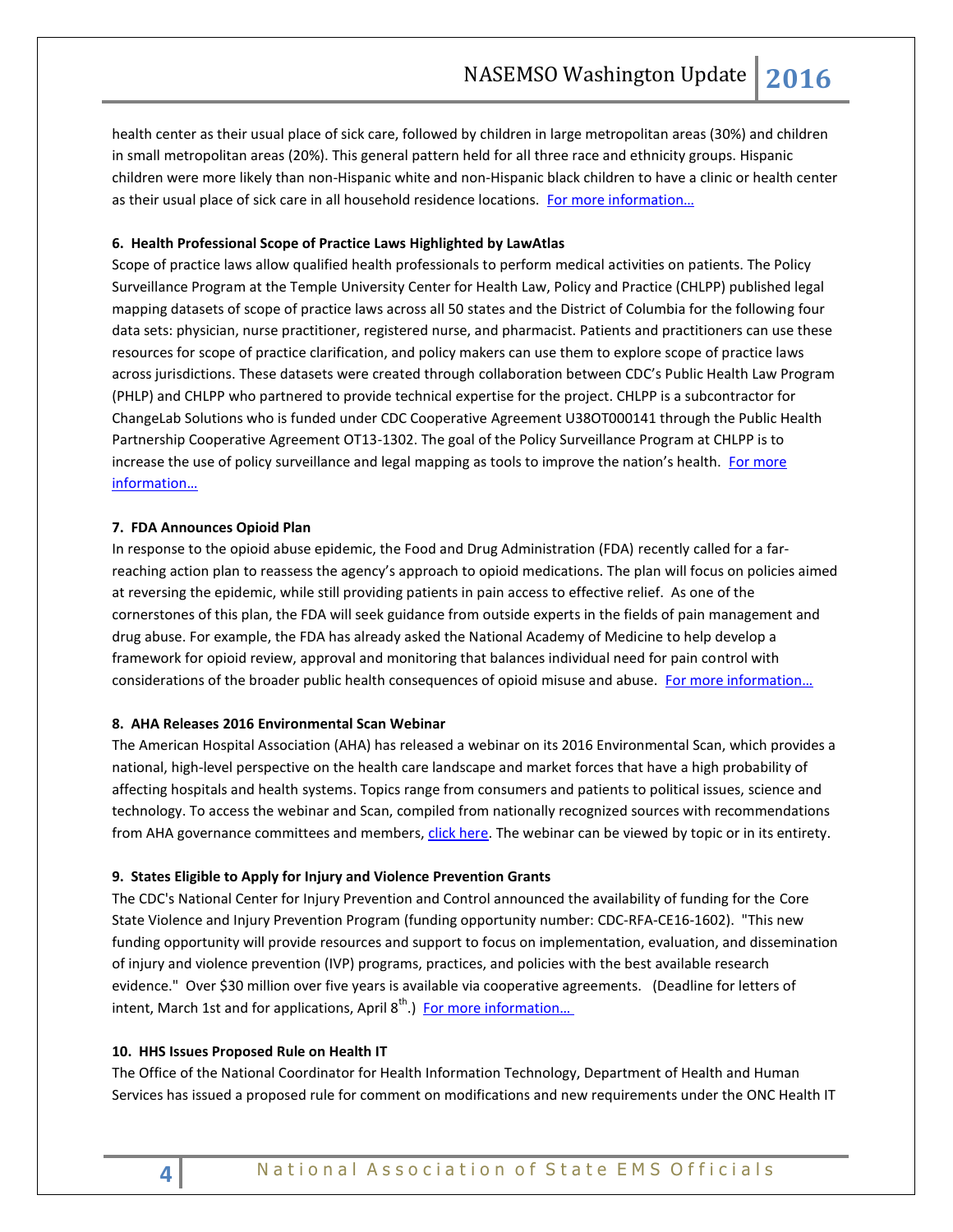Certification Program. The proposed rule would establish processes for ONC to directly review health IT certified under the Program and take action when necessary, including requiring the correction of non-conformities found in health IT certified under the Program and suspending and terminating certifications issued to Complete EHRs and Health IT Modules beyond Medicare and Medicaid HER Incentive Programs. Public comments are being accepted on the proposed rule through May 2, 2016. For more information...

# <span id="page-4-0"></span>**11. Open for the Next NOSORH Grant Writing Institute**

The next NOSORH Grant Writing Institute will begin on April  $14^{th}$ . The 9-part webinar series covers every aspect of grant writing with a unique rural health focus. This series is perfect for beginners seeking to gain the skills to research and draft winning proposals from various agencies and foundations. [Register now](https://www.regonline.com/builder/site/?eventid=1818414) for this opportunity to expand your rural health grant writing skills. The registration fee is \$500. [Click here](https://nosorh.org/grant-writing-institute/) for more information or contac[t Kassie Clarke.](mailto:kassiec@nosorh.org)

#### **12. SCOTUS: States Can't Force Health Care Data Release**

The Supreme Court has ruled against state efforts to collect health care data from insurance plans. According to the Associated Press, the ruling came via a 6-2 decision that efforts by Vermont and 17 or more other states to collect and assess the data are in conflict with federal law governing certain health plans. The case is based on claims made by Liberty Mutual Insurance Co., a self-insured employer with workers in Vermont. The company argued that the law conflicts with the federal Employee Retirement Income Security Act of 1974. "The high court said the potential for a patchwork of different state regulations poses a major financial burden upon health care providers," according to the AP coverage. For more information...

#### **13. 2016 Call for APHA Awards Nominations**

The American Public Health Association is now accepting nominations for its Awards Program. Once a year, APHA honors those who have made extraordinary contributions to public health. Nominate a colleague who exemplifies outstanding contributions. The awards will be presented at APHA's 2016 Annual Meeting and Expo, Oct. 29-Nov. 2, 2016 in Denver. Clic[k here](http://www.apha.org/about-apha/apha-awards) for awards descriptions, criteria and nomination form. Deadline for nominations is May 6, 2016.

#### **AIR MEDICAL**

#### **14. NASEMSO and AAMS File Joint Response to FAA Docket**

NASEMSO jointly filed a response with the Association of Air Medical Services (AAMS) to **FAA Docket Number** [2015-3273,](http://www.nasemso.org/Advocacy/Supported/documents/FAA-docket-2015-33259.pdf) a petition for exemption by Daedalus Drone Services LLC to operate in a matter that our organizations feel could create a risk to the safe operation of air ambulances. Read the letter here...

#### **15. FAA Establishes UAS Rulemaking Committee**

<span id="page-4-1"></span>The U.S. Department of Transportation's Federal Aviation Administration (FAA) is establishing an aviation rulemaking committee with industry stakeholders to develop recommendations for a regulatory framework that would allow certain unmanned aviation systems (UAS) to be operated over people who are not directly involved in the operation of the aircraft. The FAA is taking this action to provide a more flexible, performance-based approach for these operations than what was considered for Micro UAS. The committee will begin its work in March and issue its final report to the FAA on April 1. [For more information…](http://www.faa.gov/regulations_policies/rulemaking/committees/documents/media/Micro.UAS.ARC.Cht.2.24.16.pdf)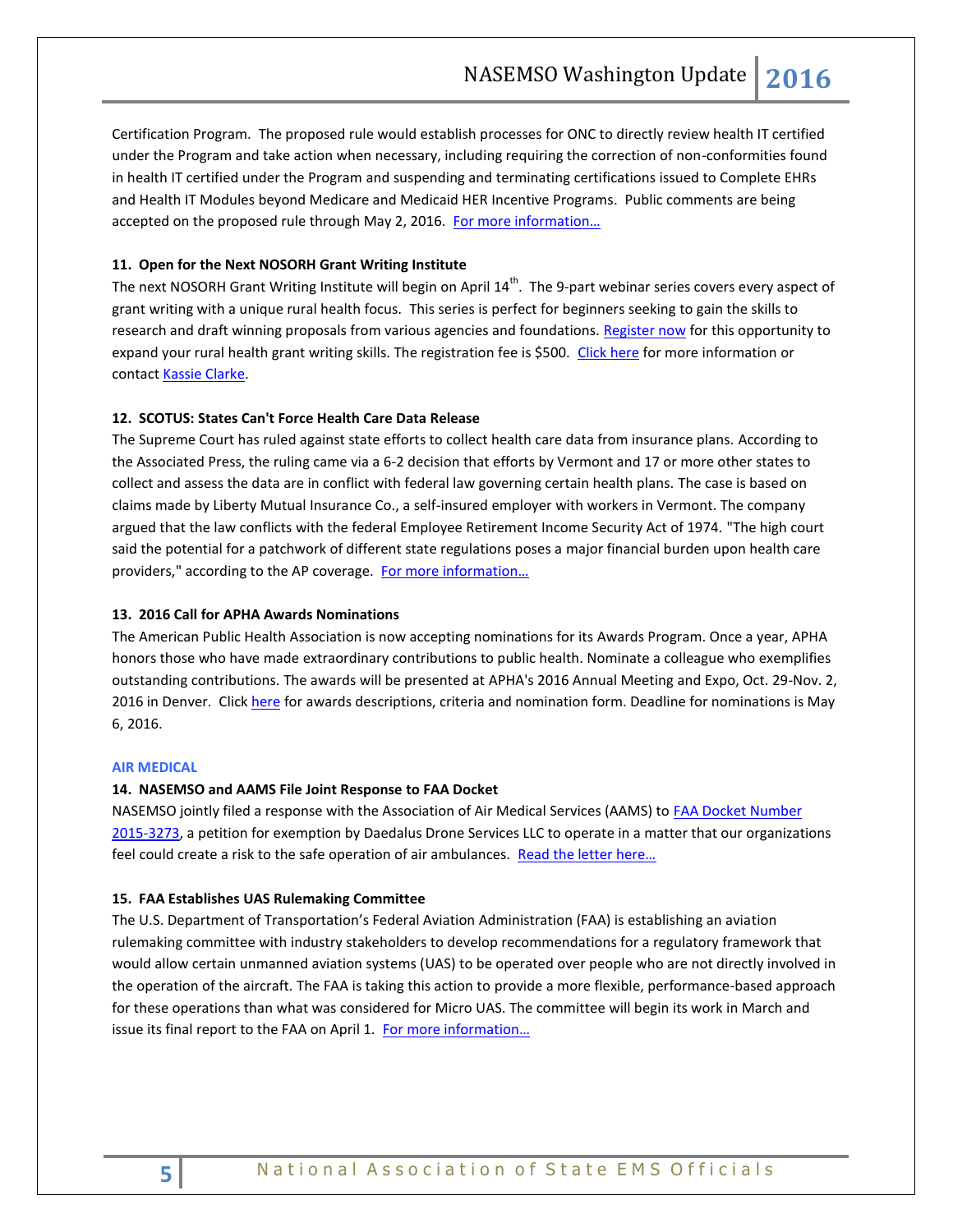#### **COMMUNICATIONS**

#### **16. Organizations Propose 9-1-1 Telecommunicator Training Guidelines; Opportunity for Comment**

The *Recommended Minimum Training Guidelines for 911 Telecommunicators Project* is a 911 community-wide effort to identify nationally recognized, universally accepted, recommended minimum training topics that can be used to train aspiring and current 911 telecommunicators—call-takers and dispatchers—and to provide the foundation for their ongoing professional development. The effort is driven by the belief that it is vitally important that Americans receive a consistent level of 911 service no matter where they live or where they travel. A parallel goal is to develop Model Legislation for any state that does not currently have legislation concerning minimum training for telecommunicators. For those that do, the Model Legislation is intended as a baseline to ensure that the recommended training topics are being covered. The recommended guidelines were developed jointly by members of the Working Group and are not federally owned or mandated. The National 911 Program—which is facilitating the Project—is a joint effort of the U.S. Department of Transportation/National Highway Traffic and Safety Administration (NHTSA) Office of Emergency Medical Services, and the U.S. Department of Commerce/National Telecommunications and Information Administration (NTIA). The deadline for comments is March 17, 2016. Clic[k here](http://content.govdelivery.com/attachments/USDOTNHTSA911/2016/01/28/file_attachments/488996/Minimum%2BTraining%2BWorking%2BDocument.pdf) to access the proposed guidelines. Click [here](http://content.govdelivery.com/attachments/USDOTNHTSA911/2016/01/28/file_attachments/489027/Training%2BGuidelines%2BInformation%2BSheet.pdf) to get access to the comment portal.

#### **17. NG911 Progress Snapshot Across the U.S. Now Available**

The National 911 Program and the National Emergency Number Association (NENA) recently released data on state and territory progress toward Next Generation 911 (NG911) deployment. The combined data, from the National 911 Profile Database and NENA's NG911 database, provides a snapshot of each state and territory's progress toward fully utilizing NG911 infrastructure and capabilities. A color-coded map aims to communicate that advancement to others outside of the 911 community, such as legislators and public safety officials, at a glance. This quick overview helps to provide context for state progress across the nation. All of the data displayed in the map is self-reported by the states and territories, and reflects progress toward fully implementing NG911 collected during 2014. For more information...

#### <span id="page-5-0"></span>**DOMESTIC PREPAREDNESS**

#### **18. DHS Predicts Increase in Cyber-Targeting of ESS**

In a recent report now available from the Department of Homeland Security, Office of Intelligence and Analysis, analysts predict cyber targeting of the Emergency Services Sector (ESS) will likely increase as ESS systems and networks become more interconnected and the ESS becomes more dependent on information technology for the conduct of daily operations—creating a wider array of attack vectors for cyber targeting. Independent researchers have already reported on the widespread availability of vulnerabilities and attack vectors for critical hardware and software that is used in this sector extensively. Such vulnerable systems include call-center communicationsmanagement software, closed-circuit TV camera systems, interactive voice response systems, and emergency alert systems—particularly wireless emergency alert systems. While most malicious activity affecting the ESS serves as a nuisance, according to the Multi-State Information Sharing & Analysis Center, such activity has the potential to disrupt or endanger first responder activities by severing access to critical information systems, slowing system resources, and degrading the integrity of data. For more information...

#### **19. HPP/PHEP Continuation Applications Now Due**

Applications for funds made available through the Hospital Preparedness Program (HPP) and Public Health Emergency Preparedness (PHEP) Aligned Cooperative Agreements are now due. A total of \$840,250,000 in fiscal year 2016 funds is currently available for Budget Period 5, which begins July 1, 2016, and ends June 30, 2017. Only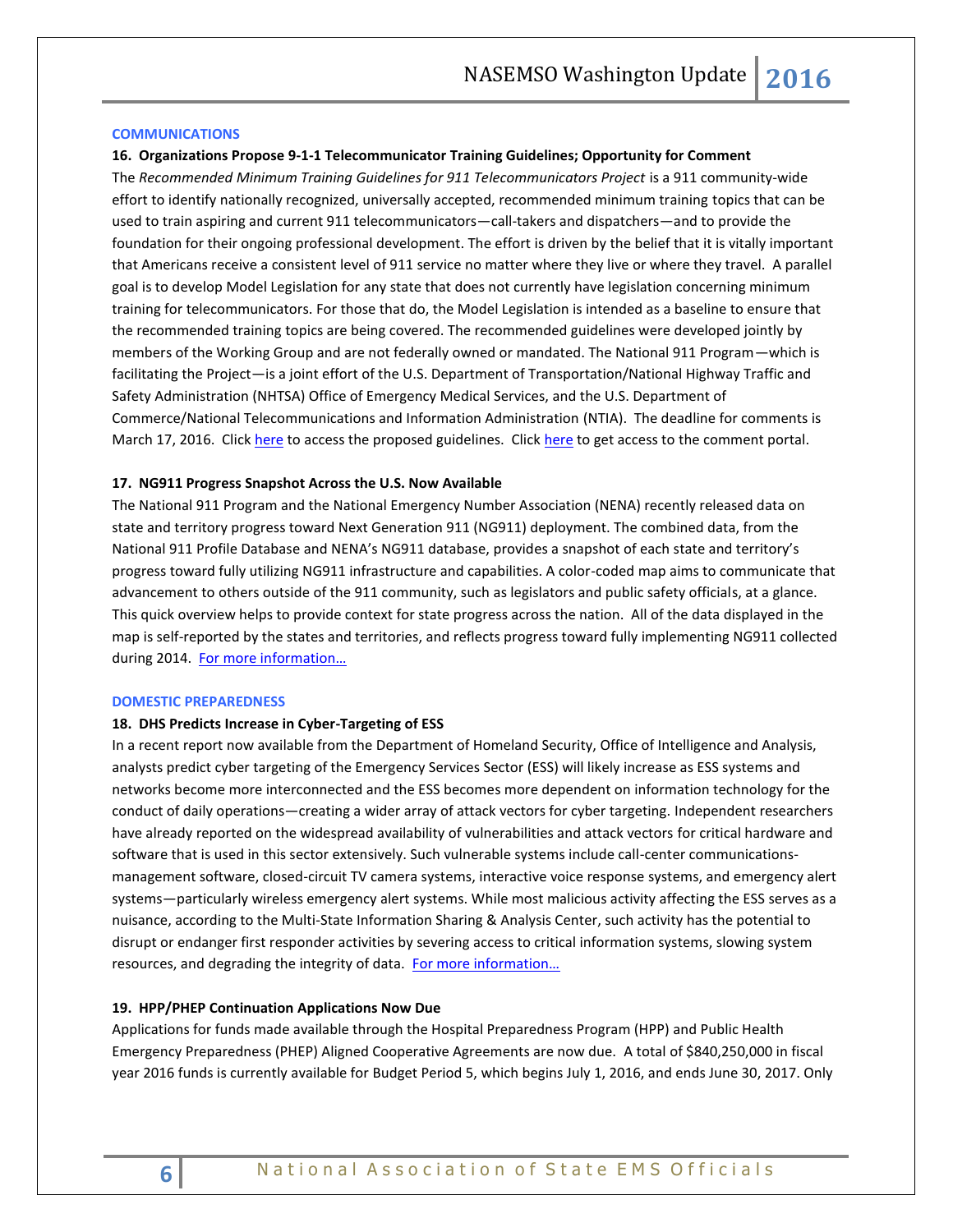awardees previously awarded under CDC-RFA- TP12-1201 are eligible. For more information, go to [www.grants.gov](http://www.grants.gov/) and search CDC-RFA-TP12-120105CONT16. The closing date for applications is April 5, 2016.

#### **20. Recording and Transcript of FY 16 Preparedness Grants Rollout Now Available**

As a follow-up to a February 17, 2016 conference call on the FY16 Preparedness Grants Rollout with Urban Area, Tribal, Transit, Port and Nonprofit Officials and Local Associations, the Department of Homeland Security announces links to the audio recording and written transcript of the call. The recording and transcript can be accessed directly a[t http://www.fema.gov/media-library/assets/audio/114809](http://www.fema.gov/media-library/assets/audio/114809) or under the "News and Announcements" section of [www.fema.gov/grants,](http://www.fema.gov/grants) which also contains a variety of valuable resources on FEMA's preparedness grants.

#### **21. National Planning System Now Available**

The National Planning System provides a unified approach and common terminology to support the implementation of the [National Preparedness System](https://www.fema.gov/national-preparedness-system) through plans that support an all threats and hazards approach to preparedness. These plans—whether strategic, operational, or tactical—enable the whole community to build, sustain, and deliver the core capabilities identified in the [National Preparedness Goal.](https://www.fema.gov/national-preparedness-goal) The National Planning System contains two key elements: the Planning Architecture, which describes the strategic, operational, and tactical levels of planning and planning integration; and the Planning Process, which describes the steps necessary to develop a comprehensive plan, from forming a team to implementing the plan. The National Planning System consists of three levels of planning:

- *Strategic-level* plans address the execution of long-term or ongoing processes. Senior elected or appointed officials provide policies and/or directives that drive development strategies.
- *Operational-level* plans provide a description of roles and responsibilities, tasks, integration and actions required of a jurisdiction or its departments and agencies during incidents.
- *Tactical-level* plans focus on managing resources such as personnel and equipment that play a direct role in incident response.

Planning is coordinated and integrated vertically – up and down levels of government and the community – and horizontally – across diverse functions, mission areas, organizations, and jurisdictions. Taken together, vertical and horizontal planning helps ensure coordination of incident management expectations across the various functions and capabilities required for all threats and hazards. For more information...

#### **22. 2016 National Snapshot of Public Health Preparedness Now Available**

The 2016 National Snapshot of Public Health Preparedness demonstrates how federal investments enhance our nation's ability to respond to public health threats and emergencies. We present activities that occurred during 2014 and 2015 in the framework of CDC's three priorities.

- Improving health security at home and around the world.
- Protecting people from public health threats.
- Strengthening public health through collaboration.

This snapshot also includes Public Health Emergency Preparedness (PHEP) awardee fact sheets that display trends and document progress related to the preparedness capabilities: public health laboratory testing, emergency operations coordination, and Technical Assistance Review scores. Fact sheets also highlight PHEP capability investments, administrative preparedness, and CDC resources that supported state, local, and insular areas' preparedness activities. The report is an opportunity to showcase the results of our collective investments, initiatives, and activities to improve public health preparedness. Readers are able to download the national fact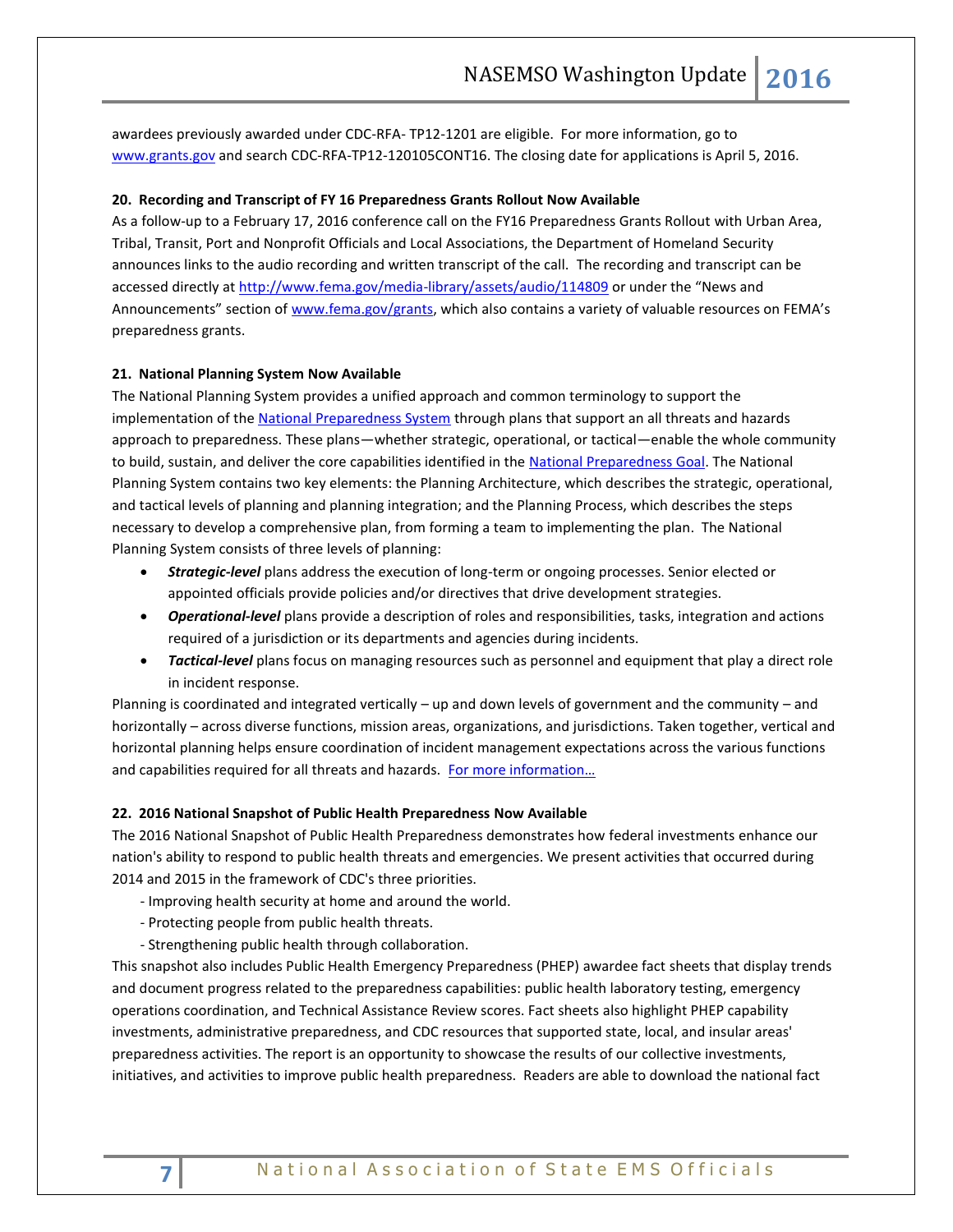sheet and/or individual fact sheets for the 50 states, 4 directly funded localities (Chicago, Los Angeles County, New York City, and Washington, D.C.), and 8 territories and freely associated states. [For more information…](http://www.cdc.gov/phpr/pubs-links/2016/download.html)

#### **23. FEMA Calls for 2016 Individual and Community Preparedness Awards Applications**

FEMA is pleased to announce that the application period for the 2016 Individual and Community Preparedness Awards is now open. The awards highlight innovative local practices and achievements by individuals and organizations that have made outstanding contributions toward making their communities safer, stronger, and more resilient. If you have taken action to prepare your community for disasters, here is your chance to receive national recognition for your efforts, and more. This year, the awards feature three new categories, providing even more ways to showcase your preparedness efforts. The new categories are Outstanding Inclusive Initiatives in Emergency Management, Outstanding Private Sector Initiatives, and America's PrepareAthon! in Action. The deadline for submissions is March 28, 2016. For more information...

#### **24. "White Hat Hackers Hit 12 American Hospitals to Prove Patient Life 'Extremely Vulnerable'"**

Patient health is "extremely vulnerable" to digital attacks, according to a two-year research project. The research by Independent Security Evaluators (ISE) involved attacking medical organizations in controlled settings. Had the attacks been carried out by malicious hackers, they would have ended in patient injury or death, the study found. The report found that hackers could "easily" compromise patient health, by either stealing their data or by compromising medical data. In one of the attacks, carried out with permission, the white hat hackers found a server accessible over the Web, attacked other connected systems to pivot around the network, and finally gained access to one of many vulnerable patient monitors. In an offline setting, the researchers instructed the machine to sound false alarms and forced it to display incorrect vitals. In another scenario, researchers discovered they could manipulate the flow of blood samples or drugs from within the complex's lobby. In a real-world situation, this could lead to mismatched prescriptions or contaminated blood. "Every single thing we looked at had these critical security issues that had implications on patient health," said Ted Harrington, executive partner of ISE. "We believe if we had unlimited resources and unlimited time, we would probably find ways to attack patient health in any arena of healthcare." Researchers looked at the security of hospital across the United States; however, the firm is not currently disclosing the names of hospitals. (Source: Forbes 02/23/16 Fox-Brewster, Thomas) For more [information…](https://www.securityevaluators.com/hospitalhack/)

#### <span id="page-7-0"></span>**MEDICAL DIRECTION**

**25. New Recommendations Aim to Redefine Definition and Enhance Diagnosis of Sepsis, Septic Shock** A task force of leading sepsis experts is putting forth important new recommendations for physicians. The group's recommendations not only advance new definitions for sepsis and septic shock, but also offer clinical guidance to help physicians more quickly identify patients with or at risk of developing sepsis. The recommendations are published in the February 2016 issue of JAMA and were recently highlighted for clinicians and media at the Society of Critical Care Medicine's (SCCM) 45th Critical Care Congress in Orlando, Florida. For more information...

#### <span id="page-7-1"></span>**PEDIATRIC EMERGENCY CARE**

#### **26. HRSA Webinar to Address System Challenges in Remote Areas**

"Evaluating Systems of Pediatric Care in Remote and Frontier Alaska – Defining Essential Next Steps for Improvement," sponsored by the Health Resources and Services Administration, the federal Emergency Medical Services for Children (EMSC) Program, and the EMSC National Resource Center. The content for this webinar is appropriate for EMSC program managers, emergency department (ED) physicians and nurses, hospital administrators, ED directors, state health department and hospital regulators, trauma program coordinators and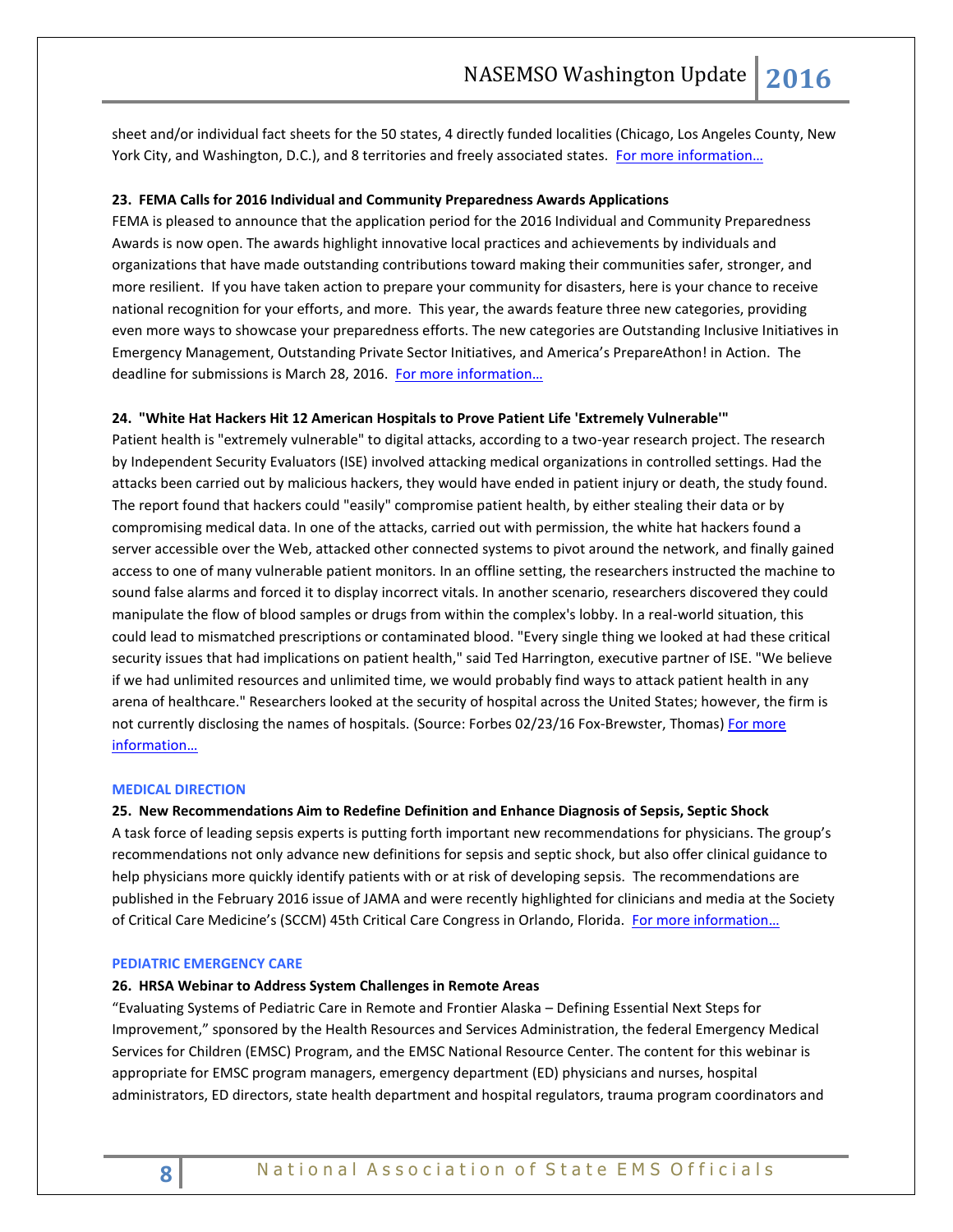managers, EMS providers, health care planners, and others interested in improving access to pediatric specialty services in territorial, rural, frontier, and other regions where such care may be limited. This event is scheduled for Wednesday, March 16, 2016 at 4:00 PM Eastern. Register here...

#### **27.** *Annals* **Article Highlights Injuries from the Use of Autoinjectors in Children**

The current issue of Annals of Emergency Medicine provides on overview of the use of epinephrine autoinjectors and recommendations for their use in the pediatric population. Authors suggest that "Minimizing needle injection time, improving device design, and providing instructions to immobilize the leg before use may decrease the risk of these injuries." The publisher has provided full (complimentary) access to the article. For more information...

#### **28. Research Suggests Worse Concussions with Loose Fitting Helmets**

High school football players wearing loose helmets experience worse concussion effects than players whose helmets fit properly, according to research presented at the annual meeting of the American Academy of Orthopaedic Surgeons, held last week in Orlando, Fla. Barry Boden, M.D., a sports medicine specialist at The Orthopaedic Center in Rockville, Md., and colleagues reviewed national high school sports-related injury data collected over nine years. The data included information on 4,580 first-time concussions. Football players with improperly fitting helmets who suffered concussions had much higher rates of drowsiness, hyperexcitability, and noise sensitivity than those with helmets that fit correctly. In addition, players with concussions who were wearing helmets lined with an air bladder had higher rates of light and noise sensitivity. They also had concussions of longer duration, compared to players with foam- or gel-lined helmets. [For more information…](http://www.abstractsonline.com/Plan/ViewAbstract.aspx?sKey=5d4a9d94-a7da-4799-9f60-290848c884b4&cKey=385157aa-094e-422b-a7cc-2f96b9e6e4ac&mKey=d5dc0d6c-c6d9-4cb4-acb2-5b30d308f410)

#### <span id="page-8-0"></span>**RURAL EMS**

#### **29. 2016 National Rural EMS Leadership Conference**

DATES: April 21-22, 2016. San Antonio, TX. DRAFT AGENDA[: Click here.](https://nosorh.org/wp-content/uploads/2014/12/Draft-Agenda-for-Website.docx) REGISTRATION: <https://www.regonline.com/EMS16> LODGING: San Antonio Marriott Riverwalk, 889 East Market Street, San Antonio, TX 78205. For reservations phone: 877-622-3056 or use hotel reservations link: [https://resweb.passkey.com/go/nremsc2016.](https://resweb.passkey.com/go/nremsc2016) Group rates from \$120/night plus taxes. Room block name: National Rural EMS Conference. Reservation deadline is: March 30, 2016

#### <span id="page-8-1"></span>**TRAUMA**

#### **30. Danish Study Identifies Increased Risk for Motor Vehicle Crashes in Syncopal Patients**

Syncope may have serious consequences for traffic safety. Current clinical guideline recommendations on driving following syncope are primarily based on expert consensus. Of 4,265,301 eligible Danish residents, researchers identified 41,039 individuals with a first-time diagnosis of syncope from emergency department or hospital. In a study that followed patients for 2 years, the crude incidence rate of motor vehicle crashes was almost doubled among patients with syncope. Authors conclude that prior hospitalization for syncope was associated with increased risk of motor vehicle crashes throughout the follow-up period. This study suggests that syncope should be considered as one of several factors in a broad assessment of fitness to drive. Nume et al. Syncope and Motor Vehicle Crash Risk. *AMA Intern Med*. Published online February 29, 2016. Free abstract.

#### <span id="page-8-2"></span>**FEDERAL PARTNERS**

#### **31. NTSB Issues 2016 "Most Wanted" List**

The National Transportation Safety Board recently unveiled its 2016 Most Wanted List of transportation safety improvements, calling it a "road map from lessons learned to lives saved." The list focuses on 10 broad safety improvements on which the NTSB has made recommendations that have not yet been implemented. Distraction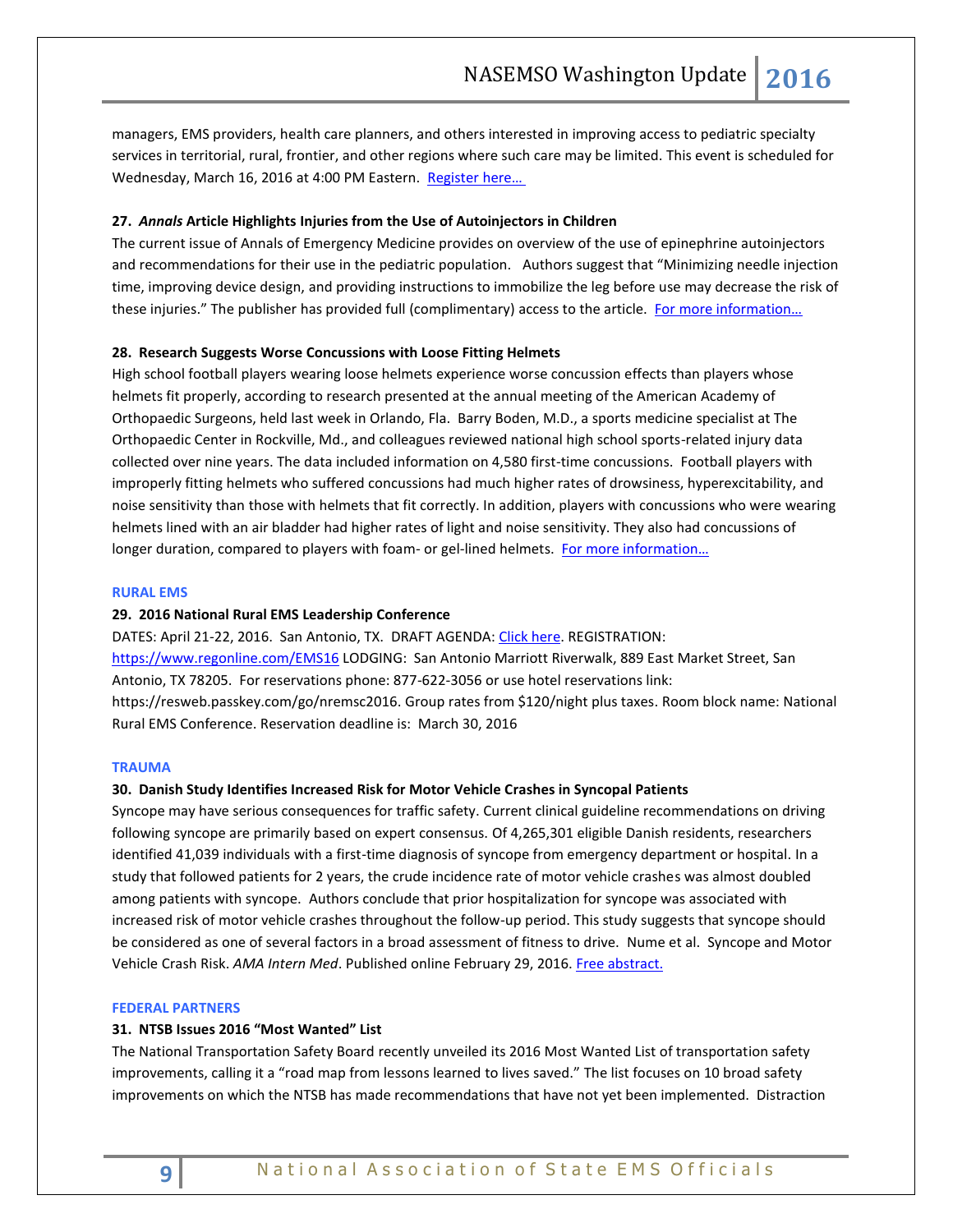(especially from portable electronic devices) and fatigue continue to be serious safety issues in all modes of transportation, and the NTSB's 2016 Most Wanted List addresses them all. The list also notes that undiagnosed and untreated medical conditions have caused or contributed to accidents and calls for operators and regulators to require medical fitness for duty. Impairment is also an issue in all modes of transportation. The NTSB has recommended lowering the legal limit on blood alcohol content to .05 to reduce deaths and injuries on highways. However, drugs other than alcohol can also impair drivers and operators of other types of vehicles – whether these drugs are recreational, over-the-counter, or prescription. Read more...

# **32. Sleep Awareness Week: March 6-12, 2016**

The Centers for Disease Control and Prevention (CDC) encourages readers to consider the National Sleep Foundation's annual campaign to educate the public about the importance of sleep in health and safety. The American Academy of Sleep Medicine and the Sleep Research Society recommend that adults aged 18–60 years sleep ≥7 hours each night to promote optimal health and well-being. However, 35% of U.S. adults report typically sleeping <7 hours (2). Adults who do not get enough sleep on a regular basis are more likely to suffer from chronic conditions, such as obesity, high blood pressure, diabetes, and poor mental health. Developing good sleep habits, such as going to bed at the same time each night and rising at the same time each morning; ensuring that the bedroom environment is quiet, dark, relaxing, and neither too warm nor too cool; turning off or removing distracting or light-emitting electronic devices from the bedroom; and avoiding large meals, nicotine, alcohol, and caffeine before bedtime, is an important first step toward improving one's sleep. Persons who have trouble sleeping in spite of good sleep habits, are excessively sleepy during the day, or who have symptoms of sleep disorders, such as snoring, should discuss these issues with their physician. General information about sleep and sleep disorders is available from CDC. For more information...

# **33. NIOSH Blog on Noise Exposure Limits: Occupational vs General Environmental Noise**

Noise-induced hearing loss (NIHL) is 100% preventable; however, once acquired, it is permanent and irreversible [NIOSH 1998]. Understanding and minimizing the risks associated with noise exposures are the keys to preventing noise-related hearing loss. NIOSH has a long history of leadership in conducting research, advancing control measures, and recommending noise-exposure limits to prevent job-related hearing loss. Sometimes, observers ask whether our recommended limits for occupational exposure can be applied to exposures in the general environment from sources such as street noise, consumer appliances, and recreational pastimes. In a recent blog by the National Institute for Occupational Safety and Health (NIOSH), scientists discuss how the agency determines recommended exposure limits to protect workers against health effects of exposure to noise encountered in the workplace. [For more information…](http://blogs.cdc.gov/niosh-science-blog/2016/02/08/noise/)

#### <span id="page-9-0"></span>**INDUSTRY NEWS**

## **34. "Called to Care" Announced as 2016 EMS Strong Campaign Theme**

The American College of Emergency Physicians (ACEP), in partnership with the National Association of Emergency



Medical Technicians (NAEMT), announces this year's EMS Strong Campaign and EMS Week theme: "Called to Care". The campaign continues to recognize and inspire emergency medical services (EMS) personnel, strengthen the profession on a national level, and expand and amplify National EMS Week (May 15-21). The campaign brings together key

associations, media partners, and corporate sponsors who are committed to celebrating the EMS professional, strengthening the profession, and bringing EMS Week into the future. The 2016 EMS Week Planning Guide is now available. For more information...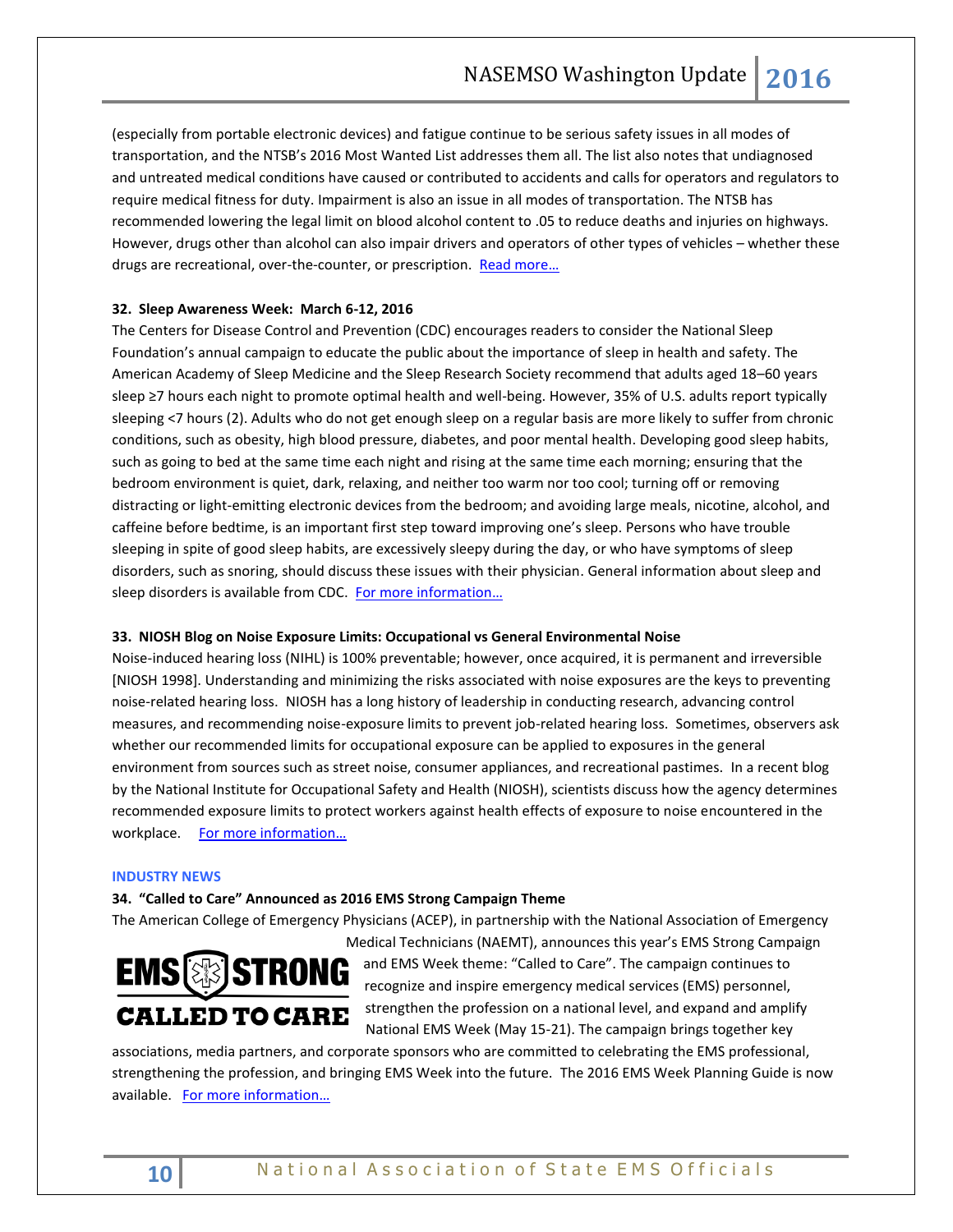#### **35. NEMSMA Offers New Resource on EMS Mental Health and Wellbeing**

The National EMS Management Association debuted a video and released a new white paper on EMS practitioner suicide at EMS Today 2016. The effort culminated in the organization being recognized for the prestigious James O. Page Award. NEMSMA and its Practitioner Mental Health and Wellbeing Committee have developed the paper to identify the magnitude of mental health issues and suicide among emergency medical provides in the prehospital setting. For more information...

#### **36. Comment Link to National Framework Document to Promote Innovation in EMS Draft Recommendations**

The Promoting Innovation in EMS (PIE) project convened an **East Coast**, [a West Coast,](http://dot.sinaiem.org/webcast-from-california-regional-stakeholder-meeting/) and a [National stakeholder](http://dot.sinaiem.org/sample-page/national-steering-committee-meeting/webcast-national-steering-committee-meeting-at-kaiser-family-foundation-september-21-2015/) meeting in 2015 in addition to disseminating [public surveys](http://dot.sinaiem.org/sample-page/take-the-survey-for-promoting-innovations-in-ems/) and conducting interviews with experts both within and outside of the EMS community. The results indicated myriad barriers to innovation across a wide spectrum of themes. [The steering committee for the PIE project](http://dot.sinaiem.org/about-the-promoting-innovations-in-ems-project/project-leadership/) conducted a series of issue-based meetings to review these barriers as well as how groups, governments, and individuals in various localities and regions across the United States have been able to surmount such obstacles and roll out or facilitate very innovative and impressive EMS programs. Furthermore, the committee looked at barriers that remain prohibitive to innovation in EMS and designed recommendations for those as well. A draft of the complete series of transformative and actionable recommendations to overcome barriers to innovation can be found in each of the categories below. The National Steering Committee invites readers to review the draft recommendations and provide comments and feedback that the PIE project steering committee may use to further improve the National Framework Document to Promote Innovation in EMS. [For more information…](http://dot.sinaiem.org/draft-of-the-national-framework-document-to-promote-innovation-in-ems/)

#### **37. Speaker Proposals Invited for 2016 NJ State EMS Conference**

The 2016 NJ Statewide Conference on EMS is being held November 16-19, 2016 in Atlantic City. The NJ EMS Conference Committee is seeking experienced speakers with expertise in EMS, pediatrics, leadership, and preparedness to deliver a positive educational experience to attendees in a unique and interactive manner. The committee will consider all submissions and evaluate them based upon conference needs. Speaker proposals for 2016 Conference are now being accepted exclusively online at: [www.NJEMSConference.com](http://www.njemsconference.com/) Speaker proposals will be accepted through close of business on March 14, 2016.

#### **38. IL Supreme Court Rejects "Public Duty" Rule That Provided Immunity Protection to First Responders**

For decades, Illinois cities, villages, fire protection districts and others providing police, fire protection and ambulance services have enjoyed general immunity from lawsuits brought by plaintiffs who may accuse paramedics, firefighters and police officers of failing to provide the level of protection or response individuals may believe they should have. On January 22, 2016, however, a majority of justices on the Illinois Supreme Court decided the time had come to undo the judicial rule underlying that immunity, finding in a 4-3 decision that the socalled "public duty rule" should be discarded. In its opinion on the matter of a woman that died after first responders failed to deliver care in a timely basis, the court states, "The common law public duty rule provides that local governmental entities owe no duty of care to individual members of the general public to provide adequate government services, such as police and fire protection." Pointing out that duty and immunity are separate issues, the Supreme Court said that the time has come to address the continued viability of the public duty rule in Illinois. The court abolished the rule, as well as its special duty exception, finding that application of the rule is incompatible with the legislature's grant of limited immunity in cases of willful and wanton misconduct and that the rule has caused jurisprudence to become muddled and inconsistent. The court's entire opinion (and background on the case) is posted [here.](http://www.illinoiscourts.gov/Opinions/SupremeCourt/2016/117952.pdf)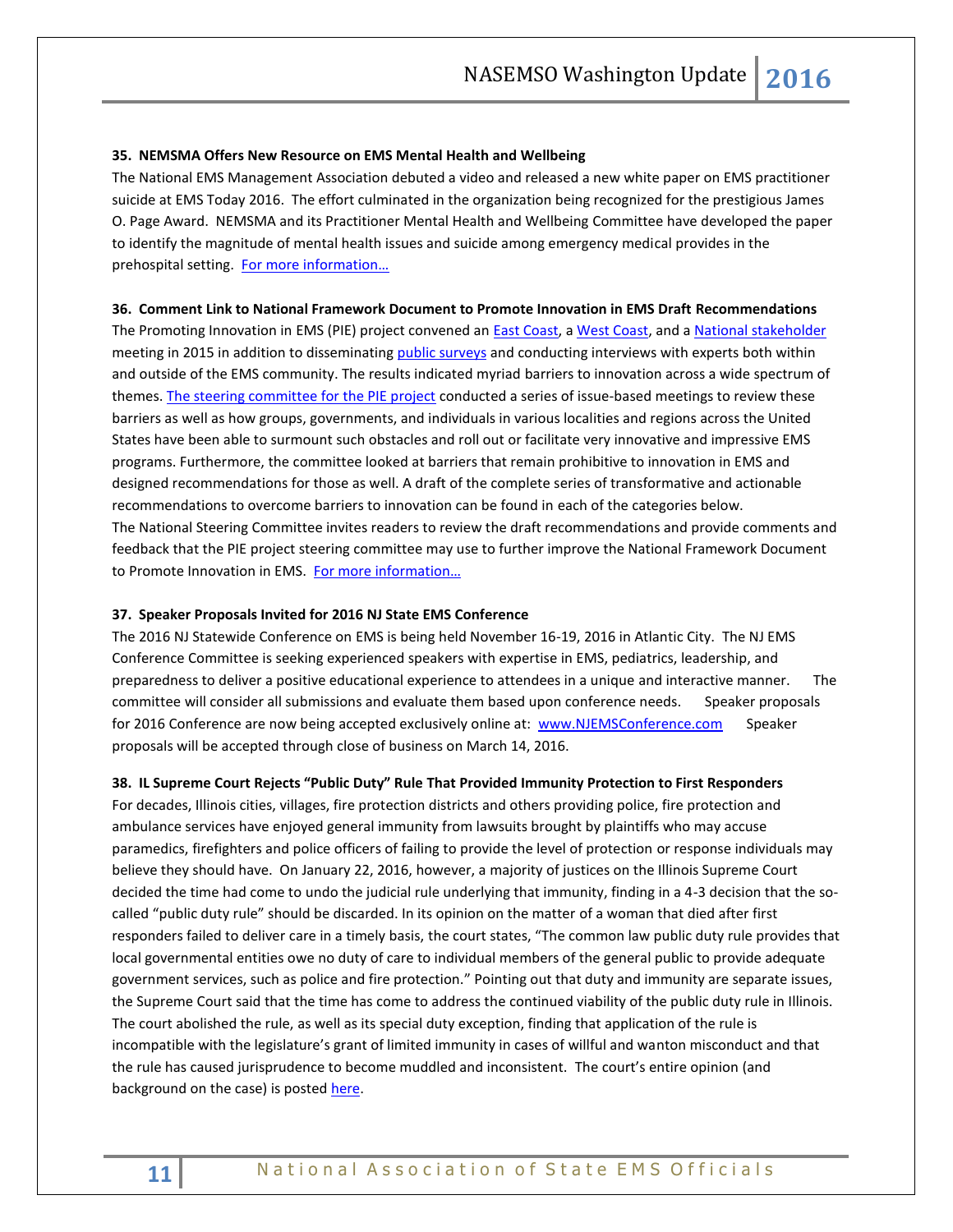#### <span id="page-11-0"></span>**INTERESTING ABSTRACTS**

#### **39. Electric Patch For PTSD Patients Prompts 30% Decrease In Symptoms**

Millions of Americans live with the mental exhaustion of post-traumatic stress disorder (PTSD) months, or even years, after experiencing tragedy. However, a ne[w study](http://onlinelibrary.wiley.com/journal/10.1111/%28ISSN%291525-1403) conducted by researchers from the University of California, Los Angeles, provides hope, as it found nerve-stimulating patches could help people with extreme PTSD recover while they sleep. For the study, researchers used trigeminal nerve stimulation (TNS) on participants as they slept each night for eight hours. The non-invasive patch was attached to their foreheads, where it sent lowlevel waves of electricity to cranial nerves throughout the parts of the brain that regulate mood, behavior, and cognition — the same areas prior research has proven affects the brains of PTSD sufferers most. Participants were already being treated with psychotherapy, medication, or both, but the TNS treatment was the only approach strong enough to decrease their PTSD symptoms — by about 30 percent. The severity of their depression, meanwhile, dropped by an average of about 50 percent.

#### **40. In Preoxygenation Prior to Intubation: BVM Superior to NRM**

Thirty healthy staff volunteers in one Australian major trauma center emergency department were evaluated for fractional expired oxygen concentration (FeO2) after a 3 minute period of tidal volume breathing with seven different preoxygenation strategies, including bag-valve mask and non-rebreather mask. Findings: in healthy volunteers, the effectiveness of BVM preoxygenation was comparable to the anesthetic circuit (criterion standard), and superior to preoxygenation with NRM. The addition of nasal cannulae oxygen, PEEP, or both, did not improve the efficacy of the BVM device. Groombridge et al. Assessment of Common Preoxygenation Strategies Outside of the Operating Room Environment. Acad Emer Med. 2016 Jan 4. doi: 10.1111/acem.12889. Free prepublication [abstract.](http://onlinelibrary.wiley.com/doi/10.1111/acem.12889/abstract) 

#### **41. Lower In-hospital Mortality Identified After Discharge and Return ED Visit**

Patients with emergency department visits who are initially discharged and are then admitted at a return visit have better clinical outcomes that those hospitalized at the index emergency department visit without a return visit, according to a study published in the Feb. 16 issue of the *Journal of the American Medical Association*. The researchers found that patients discharged from the emergency department and admitted to the hospital after a return visit within seven days had significantly lower rates of in-hospital mortality, intensive care unit (ICU) admission, lower mean costs, and longer length of stay than patients who were admitted during the index emergency department visit without a return visit. Compared with patients admitted to the hospital during the index emergency department visit without a return visit, those who returned to the emergency department after discharge and were readmitted had higher rates of in-hospital mortality and ICU admission, longer lengths of stay, and higher costs. For more information...



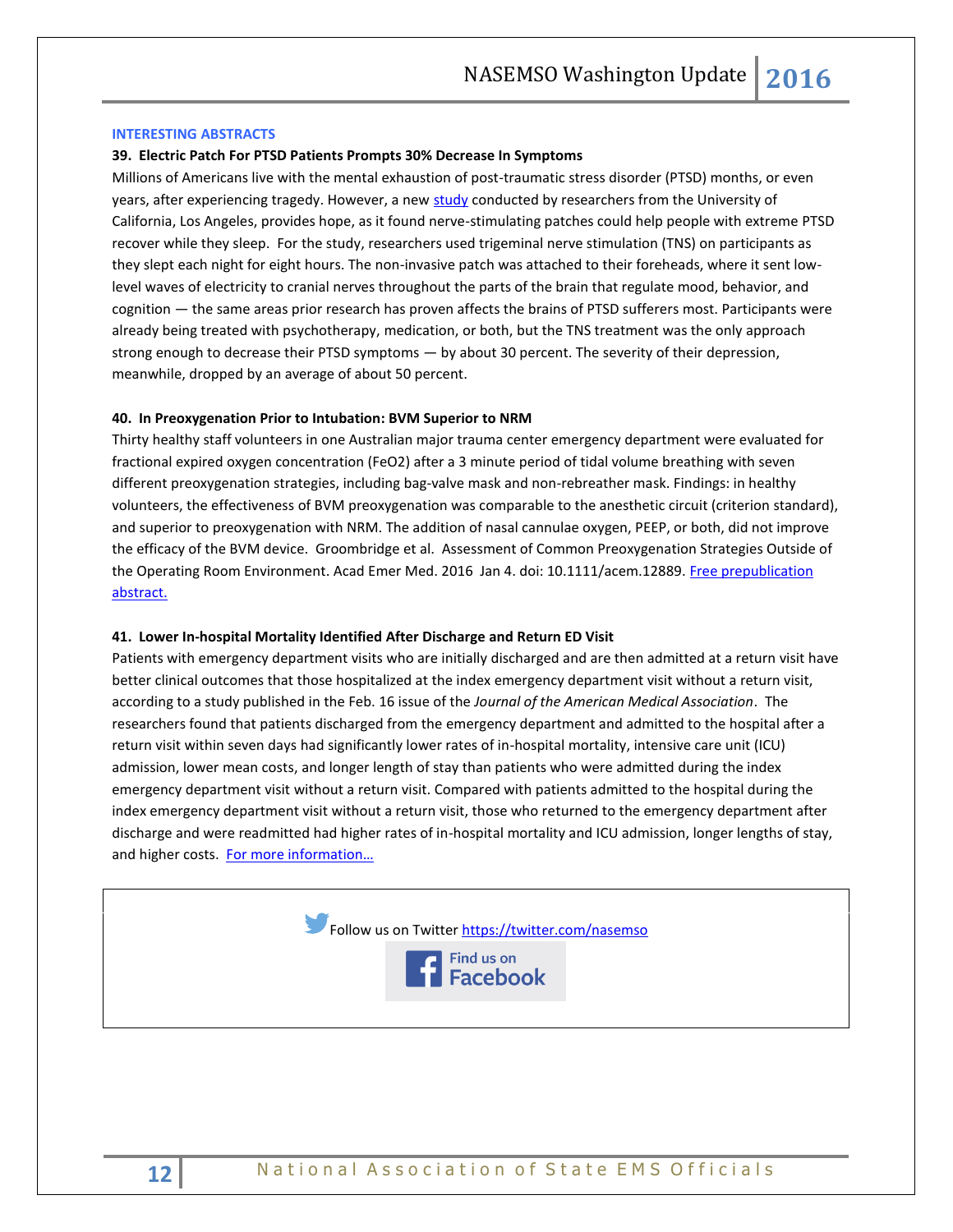# **ORDER NASEMSO LOGOWEAR ONLINE AT**

**[http://www.companypromostore.com/stores/asmi/.](http://www.companypromostore.com/stores/asmi/)**

# **UPCOMING EVENTS**

**PLEASE NOTE: CALENDAR ITEMS ARE ALWAYS WELCOME!!! Send t[o robinson@nasemso.org](mailto:robinson@nasemso.org)**

# **\*\*\*STATEWIDE EMS CONFERENCES\*\*\***

PA Annual Conference. September 21-23, 2016. Doubletree Resort Lancaster, PA. For more information...

NJ Statewide EMS Conference. November 16-19, 2016. Harrah's Waterfront Convention Center, Atlantic City, NJ. [For more information…](http://www.njemsconference.com/)

**\*\*\*National Conferences and Special Meetings\*\*\***

**[NAEMSE Instructor Course Level 1](http://naemse.org/?page=LVL1InstructorCourse)**

Atlanta, GA: March 11-13, 2016

New Martinsville, WV: March 18-20, 2016

Tulsa, OK: April 1-3, 2016

Winchester, VA: April 15-17, 2016

**[NAEMSE Instructor Course Level 2](http://naemse.org/?page=LVL2InstructorCourse)**

Albuquerque, NM: February 5-6, 2016

**[CAAHEP Accreditation Update & Evaluating Student Competency Workshops](http://naemse.org/?page=coaemsp)**

TBA

**[NAEMSE/NREMT Regional Scenario Development Workshops](http://naemse.org/?page=nremt)**

Every month-check web site for listing and registration

**National EMS Memorial Bike Ride**: Honor EMS personnel who have died and those who continue to serve the public everyday with long distance cycling events and by promoting healthy lifestyles. [muddyangels.com](http://www.muddyangels.com/) 2016 Dates:

East Coast Route May 14-20, 2916 Boston, MA/Arlington, VA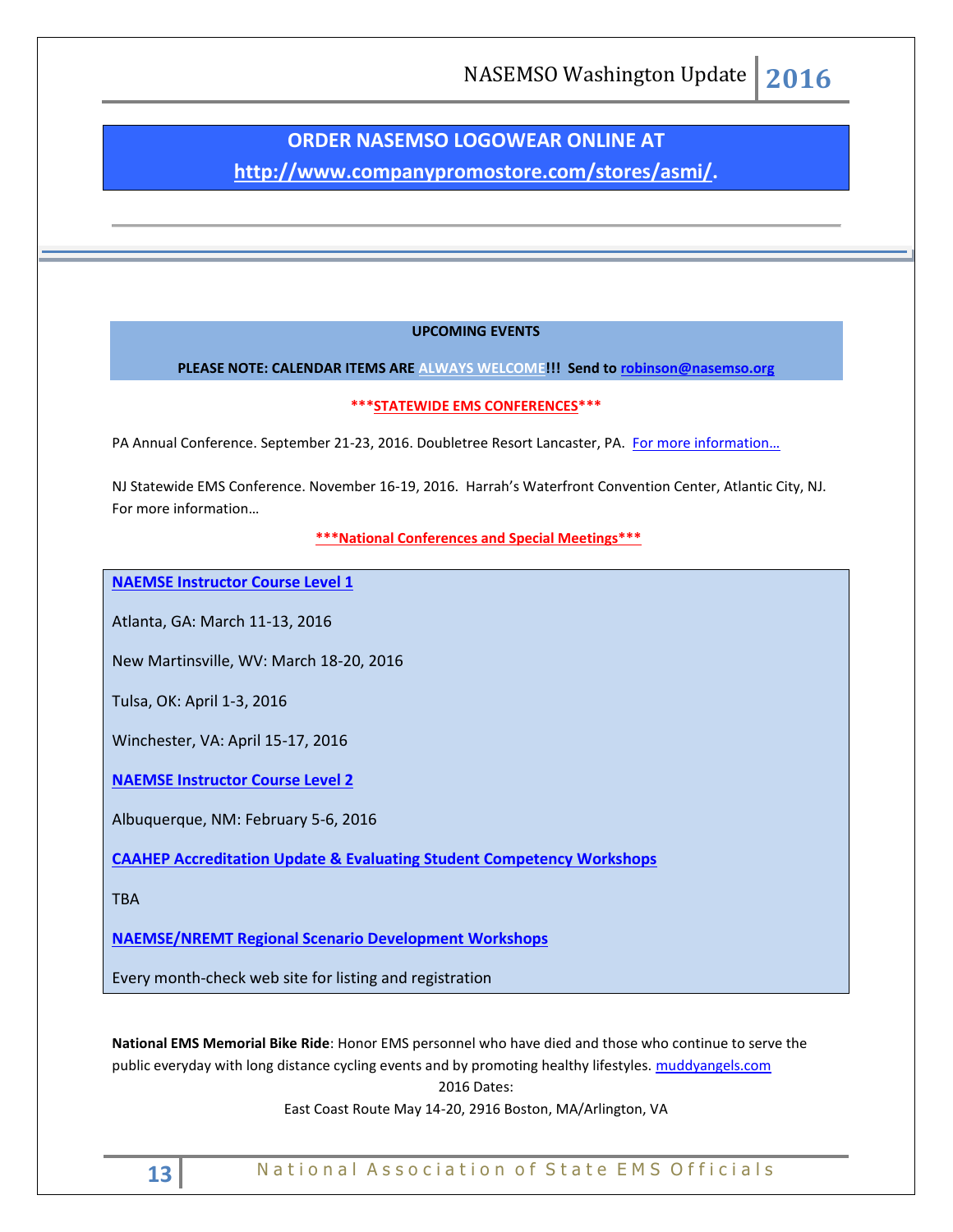Midwest Rout June 26-30, 2016 Chicago, IL/Woodbury, MN Colorado Route August 19-20-2016 Fort Collins, CO/Littleton, CO West Coast Route September 26-October 1, 2016 Reno, NV/San Francisco, CA



**NASEMSO Spring Meeting. April 4-6, 2016. Bethesda, MD. [For more information…](http://www.nasemso.org/Meetings/MidYear/index.asp)**

Critical Care Transport Medicine Conference. April 11-13, 2016. Charlotte, NC. For more information...

Mobile Integrated Healthcare (MIH) Summit. "*Beyond MIH: Transforming EMS"* April 19, 2016 Washington, DC. Learn more and register [here.](https://www.naemt.org/advocacy/emsonthehillday/EMSontheHillDay/ems-on-the-hill-day-registration)

National EMS Advisory Council. April 18-19, 2016 in Washington DC. For more information, go to EMS.gov.

Health Information Exchange Summit. The 3rd California HIE in EMS Summit will be held April 19-20, 2016 in Garden Grove. More information will be provided soon. In the meantime, please hold this date on your calendar. [For more information…](http://hieinemsinca.com/2015/11/07/3rd-california-hie-in-ems-summit-scheduled/)

EMS On The Hill Day. April 20, 2016 (with a briefing Apr. 19) in Washington, DC. Open to all EMS professionals. [Learn more and register…](http://www.naemt.org/advocacy/emsonthehillday.aspx)

National Rural EMS Leadership Conference. April 21-22, 2016. San Antonio, TX. DRAFT AGENDA[: Click here.](https://nosorh.org/wp-content/uploads/2014/12/Draft-Agenda-for-Website.docx) REGISTRATION:<https://www.regonline.com/EMS16> LODGING: San Antonio Marriott Riverwalk, 889 East Market Street, San Antonio, TX 78205. For reservations phone: 877-622-3056 or use hotel reservations link: [https://resweb.passkey.com/go/nremsc2016.](https://resweb.passkey.com/go/nremsc2016) Group rates from \$120/night plus taxes. Room block name: National Rural EMS Conference. Reservation deadline is: March 30, 2016

Society for Academic Emergency Medicine Annual Meeting. May 10-13, 2016. New Orleans, LA. <http://saem.org/annual-meeting>

#### **EMS Week. May 15-21, 2016**

Fire Rescue Med. (IAFC EMS Section Annual Meeting) May 21-25, 2016. Henderson, NV. [For more information…](http://www.iafc.org/micrositeFRMconf/FRMhome.cfm?ItemNumber=8046)

Pinnacle 2016. July 18-22, 2016. San Antonio, TX. [For more information…](http://pinnacle-ems.com/)

National Association of EMS Educators Annual Meeting. Preconference August 1-3 and symposium August 4-6, 2016. Fort Worth, TX. [www.naemse.org](http://www.naemse.org/)

IAFC Annual Conference. Fire-Rescue International. August 17-20, 2016. San Antonio, TX. For more information...

National EMS Safety Summit. August 23-26, 2016. Denver, CO. For more information...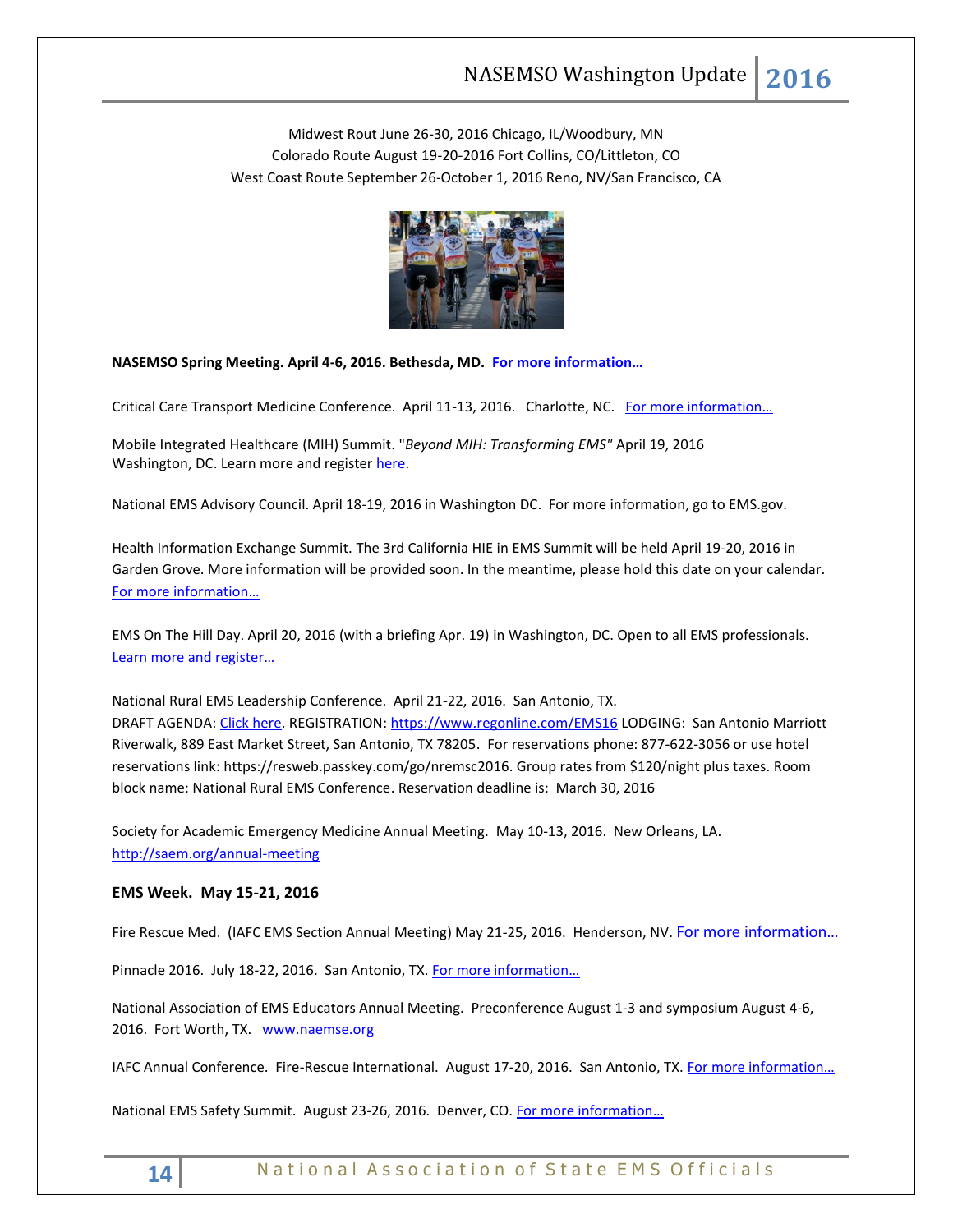National EMS Advisory Council. September 7-8, 2016 in Washington DC. For more information, go to EMS.gov.

Emergency Nurses Association Annual Meeting. September 14-17, 2016. Los Angeles, CA. [www.ena.org](http://www.ena.org/) 

# **National Association of State EMS Officials Fall Meeting. September 19-23, 2016. Albuquerque, NM. [www.nasemso.org](http://www.nasemso.org/)**

Air Medical Transport Conference. September 26-28, 2016. Charlotte. NC

American College of Emergency Physicians Annual Meeting. October 15-18, 2016. Las Vegas, NV. [www.acep.org](http://www.acep.org/)

EMS World Expo. October 3-7, 2016. New Orleans, LA. <http://www.emsworldexpo.com/>

International Association of Emergency Management Annual Meeting. October 14-20, 2016. Savannah, GA

See more EMS Events on NASEMSO's web site at <http://www.nasemso.org/Resources/Calendar/index.asp>

#### **NASEMSO Staff Contacts**

Elizabeth Armstrong, CAE, MAM / Executive VP (703) 538-1799 ext. 8 - [armstrong@nasemso.org](mailto:armstrong@nasemso.org)

Dia Gainor/Executive Director (703) 538-1799 ext. 7 Email: [Dia@nasemso.org](mailto:Dia@nasemso.org)

Sharon Kelly / Executive Assistant (703) 538-1799 ext. 2 - [kelly@nasemso.org](mailto:kelly@nasemso.org)

Kathy Robinson / Program Manager (703) 538-1799 ext. 1894 - [robinson@nasemso.org](mailto:robinson@nasemso.org)

Kevin McGinnis/Program Manager (571) 749-7217 - Email: [mcginnis@nasemso.org](mailto:mcginnis@nasemso.org)

Leslee Stein-Spencer/Program Manager

Email: [Stein-Spencer@nasemso.org](mailto:Stein-Spencer@nasemso.org)

Mary Hedges/Program Manager Email: [Hedges@nasemso.org](mailto:Hedges@nasemso.org)

Rachael Alter/Program Manager Email: **Alter@nasemso.org** 

Peg Trimble/Program Manager Email: [trimble@nasemso.org](mailto:trimble@nasemso.org)

Nick Nudell/Program Manager Email: [nick@nasemso.org](mailto:nick@nasemso.org)

Karen Thompson / Web Site Content Manager (828) 693-5045 – Email: [thompson@nasemso.org](mailto:thompson@nasemso.org)

National Association of State EMS Officials 201 Park Washington Court Falls Church VA 22046 Phone: (703) 538-1799